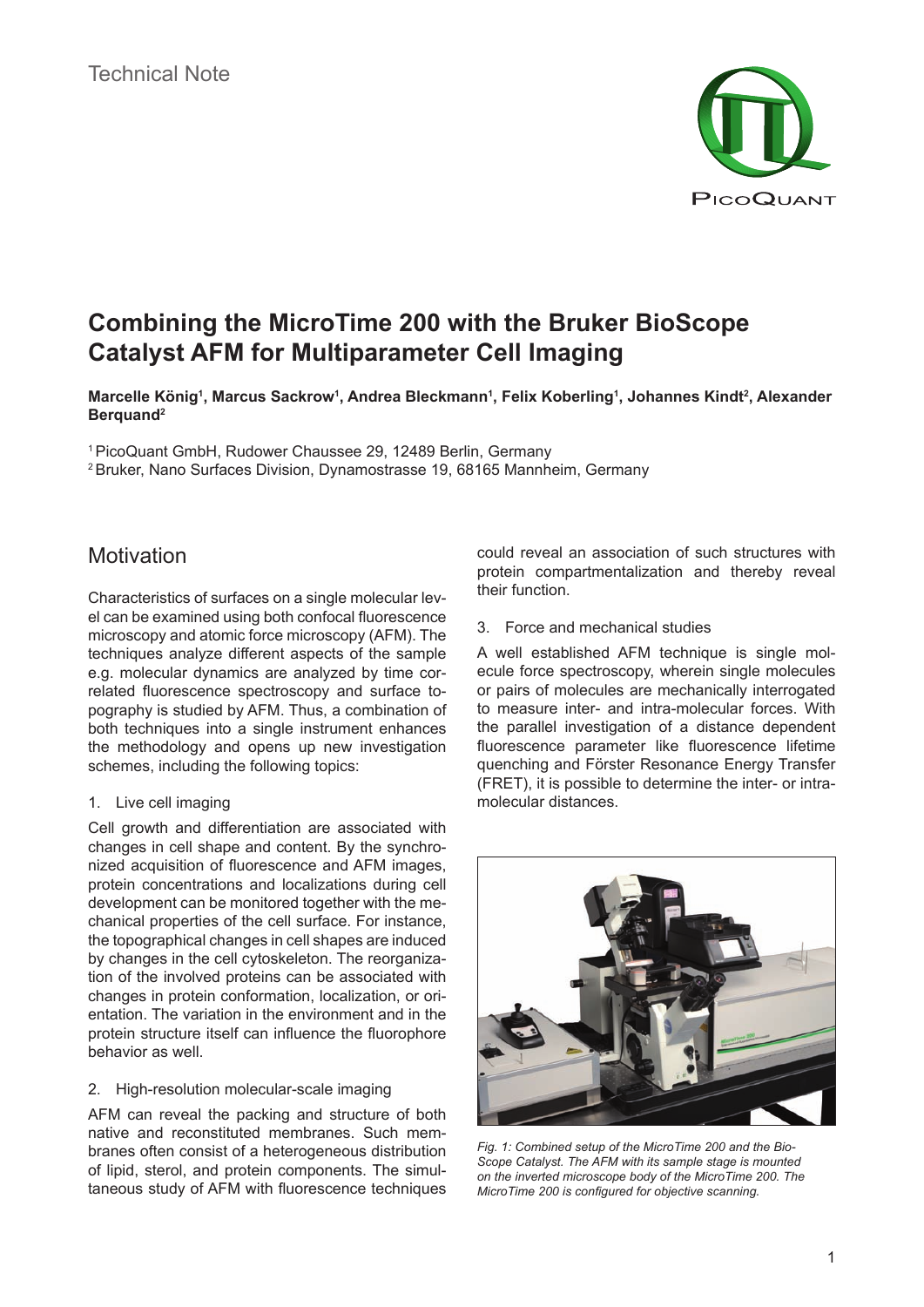This technical note describes the combination of two commercially available systems: the PicoQuant time-resolved confocal fluorescence microscope MicroTime 200 and the Bruker BioScope Catalyst AFM. Its versatility is demonstrated by the synchronized acquisition of FLIM and AFM images from fluorescent TetraSpeck beads as well as from fixed glioblastoma cells.

### System description

The MicroTime 200 [1] from PicoQuant is a confocal time-resolved fluorescence microscope with single molecule sensitivity. It is built around an inverted microscope body from Olympus (IX71/81) and uses the method of Time-Correlated Single Photon Counting (TCSPC) for time-resolved data acquisition along with single photon sensitive detectors and picosecond pulsed diode lasers for excitation. For imaging measurements such as Fluorescence Lifetime Imaging (FLIM), the system is equipped with a 3D piezo scanning system with an effective scan range of 80 um x 80 um x 80 um. In the standard configuration, the sample is placed on the scanner and moved across the stationary excitation beam ("sample scanning"). In an alternative configuration, the objective is mounted on the scanner and moved below the stationary sample ("objective scanning"). This special configuration allows free access to the sample from above and is therefore well suited for applications requiring special sample compartments or for integration with other techniques including patch-clamp, cryostats, or as demonstrated here, AFM (Fig. 1).

The BioScope Catalyst from Bruker is a high-performance AFM designed specifically for biological applications [2]. The AFM uses a flat sample scanner



*Fig. 2: Schematic view of the combined setup: The sample is placed onto the scanner of the AFM and the MicroTime 200 data acquisition is synchronized with the AFM scanner movement by incorporating corresponding electronic marker signals from the AFM controller into the collected photon data stream.*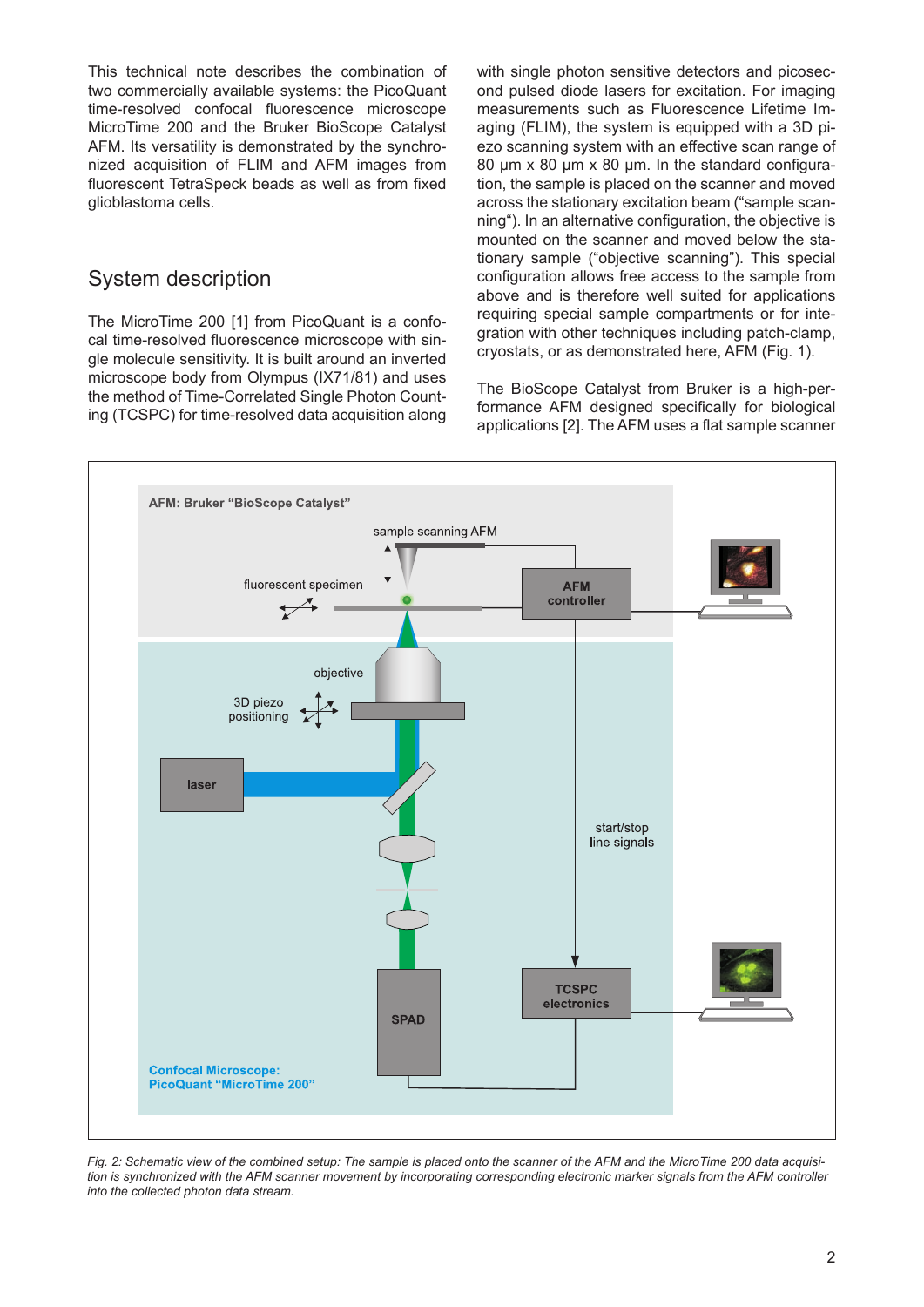design that isolates the piezos from damage by fluids. The open design of the AFM head allows virtually unrestricted optical and physical access from above the sample. The scanning range is 150 µm x 150 µm in closed loop operation with extremely quiet sensors to ensure high resolution imaging and precise force measurements. The tip can be moved independently with a maximum range of more than 20 µm (in z-direction), which enables measurements of large samples such as living cells. The complete AFM also includes a sample stage with tip-sample alignment and tip-optics alignment, suited for the IX71/81 inverted microscope body from Olympus. The AFM control software is optimized for exceptional ease of use, including an exclusive AFM imaging mode called ScanAsyst that automatically optimizes AFM imaging parameters. It also includes microscope image registration and overlay (MIRO) software, which enables direct calibration and correlation of AFM images with light microscopy images. Using the new PeakForce QNM mode, one can additionally get nanomechanical information like sample modulus, tipsample adhesion, and dissipation by measuring and analyzing force curves at every image point while simultaneously imaging sample topography at high resolution.

The Bruker BioScope Catalyst AFM is well suited for the combination with the MicroTime 200 as it fulfills all necessary requirements, which are:

- 1. The BioScope Catalyst is a sample scanning AFM.
- 2. The BioScope Catalyst controller provides suitable scan synchronization signals.
- 3. The BioScope Catalyst scan head fits mechanically onto the Olympus IX71/81 microscope body without interfering with normal light microscopy operation.
- 4. The BioScope Catalyst sample baseplate allows adjustment of the AFM tip in x, y and z relative to the confocal beam.

One of the key goals in the combination of the MicroTime 200 with the BioScope Catalyst is to enable synchronized recordings of AFM and optical images within the same sample region. It is therefore necessary to design a setup where the confocal volume of the MicroTime 200 can be precisely aligned with the AFM tip. This can be achieved by using the objective scanning configuration of the MicroTime 200. This allows for a precise localization of the AFM tip within the optical scan range. After the exact overlay of the confocal volume with the AFM tip, all scanning procedures are directly controlled by the AFM software. Therefore, the functionality of the AFM is not compromised in any way.

#### **Synchronization of the two systems**

The combination of the MicroTime 200 with the Bio-Scope Catalyst allows the parallel acquisition of fluorescence (lifetime) and AFM images. The key for this procedure is the special time-tagged time-resolved (TTTR) mode of the PicoQuant TCSPC units, which allows the insertion of external synchronization signals ("marker signals") into the continuously recorded data stream of photon arrival times. In case of the AFM scanning system, these marker signals are provided at the beginning and end of each scanning line. Basically, the acquired photon stream is divided into the scan lines and further allows the assignment of photons into line pixels [3]. The required "line start" and "line stop" synchronization signals are ready available from the BioScope Catalyst AFM controller.

#### **Optical alignment**

Before starting measurements, the AFM cantilever tip and the laser focus of the microscope must be aligned. The cantilever is observable through the eyepieces of the MicroTime 200. In one eyepiece crosshairs are visible which are aligned with the optical axis of the microscope (Fig. 3A). The first coarse alignment can be done by moving the AFM sample baseplate until the cantilever tip is placed directly in the center of the crosshairs (Fig. 3B).

The first coarse alignment is sufficient to position the cantilever tip within the scan area of the MicroTime 200. Now, the fine alignment of the laser focus with the cantilever tip in x and y can be done with the MicroTime 200 using backscattered light from the AFM cantilever. Starting well below the tip, 2D images from the backscattered light are taken in different focal planes. To avoid a sudden damage of the AFM probe, only small steps in z should be performed  $(\sim 2 \mu m)$ . The resulting images of a dry sample are shown in Fig. 4. Once the cantilever tip appears in the focal plane it becomes visible as a bright spot in the image (Fig. 4F). The laser focus is aligned with the AFM by defining a point measurement exactly at the cantilever tip. The fine alignment of the focal plane can be done using the photon count rate of the probe as an indicator. This alignment procedure has been shown to work with bare silicon and with silicon nitride AFM tips on glass surfaces.

Depending on the investigated sample, the tip apex might not show up as a sharp bright spot in the optical image. In this case one must use the shape of the tip to determine the position of the tip apex, as shown in Fig. 5. Again, the focal plane can be found using the photon count rate as an indicator. Since the laser power needed for this calibration procedure is very low, photobleaching during the alignment is not an issue.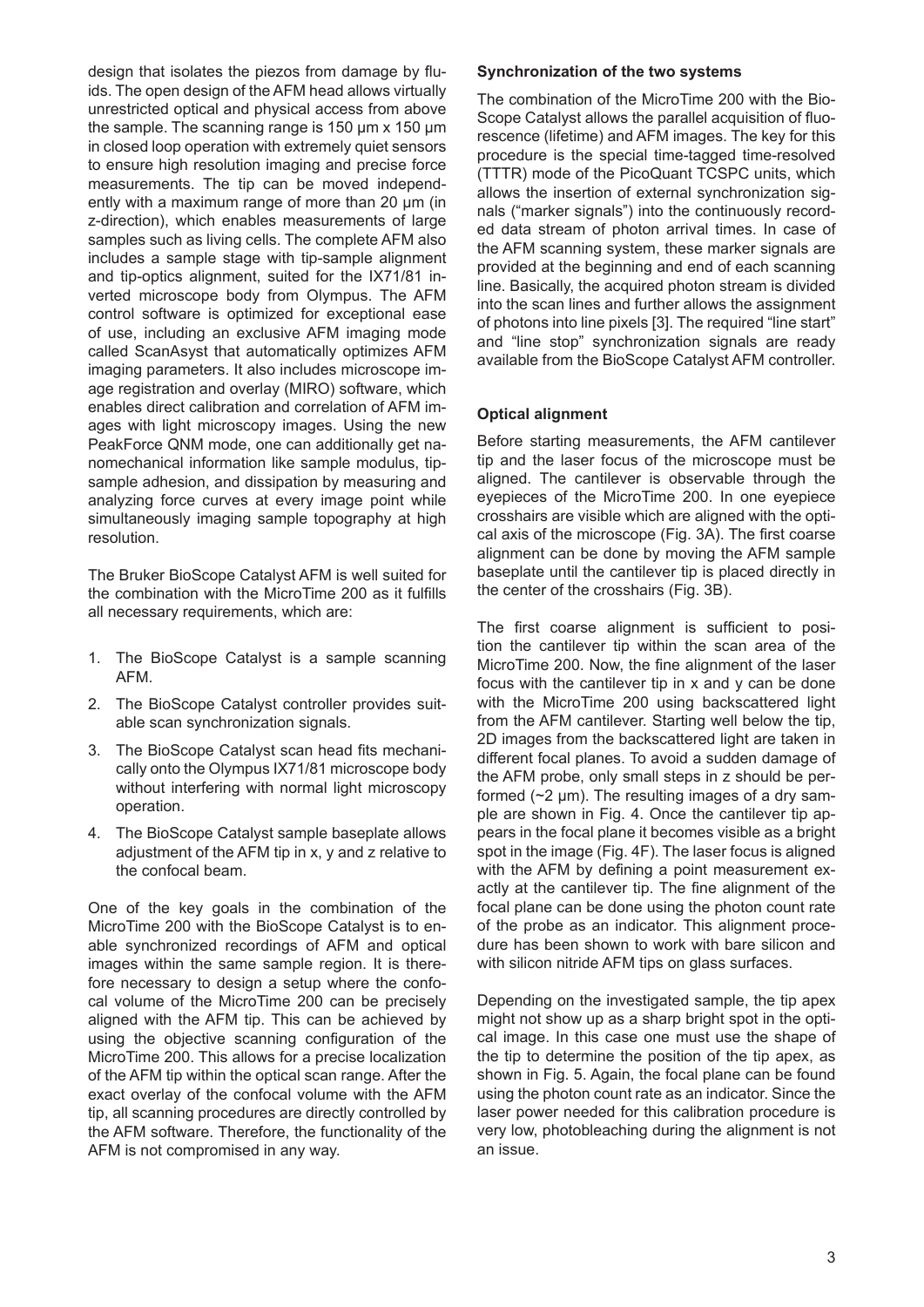

*Fig. 3: (A) Cantilever with tip aligned to the crosshairs in the eyepiece of the MicroTime 200. (B) This coarse positioning can be done by using the 3 micrometer screws at the sample stage (red arrows).*



Fig. 4: Images from an AFM cantilever with SiN tip using backscattered light. The bright spot in the image center corresponds to the tip *apex. After iteratively zooming in and scanning the AFM tip, the laser focus of the MicroTime 200 can be directly positioned at the tip apex. The sample stage is moved 2 µm in z-direction for every image B-F.*

## First results

#### **Imaging of fluorescence beads**

In a first experiment, fluorescence beads (TetraSpeck, 100 nm diameter, Molecular Probes) on glass were imaged with the combined setup of the MicroTime 200 and the BioScope Catalyst. The results are shown in fig. 6. The AFM was used in ScanAsyst mode. FLIM images were recorded with the resolution of the AFM scanner. The excitation wavelength was 470 nm with a LP510 emission longpass filter and SP750 shortpass in front of a single photon avalanche diode (SPAD) from MPD (10 µm x 10 µm, 128 x 128 pixels, Olympus 60X, 1.2 NA, water objective). The simultaneously taken images clearly show how both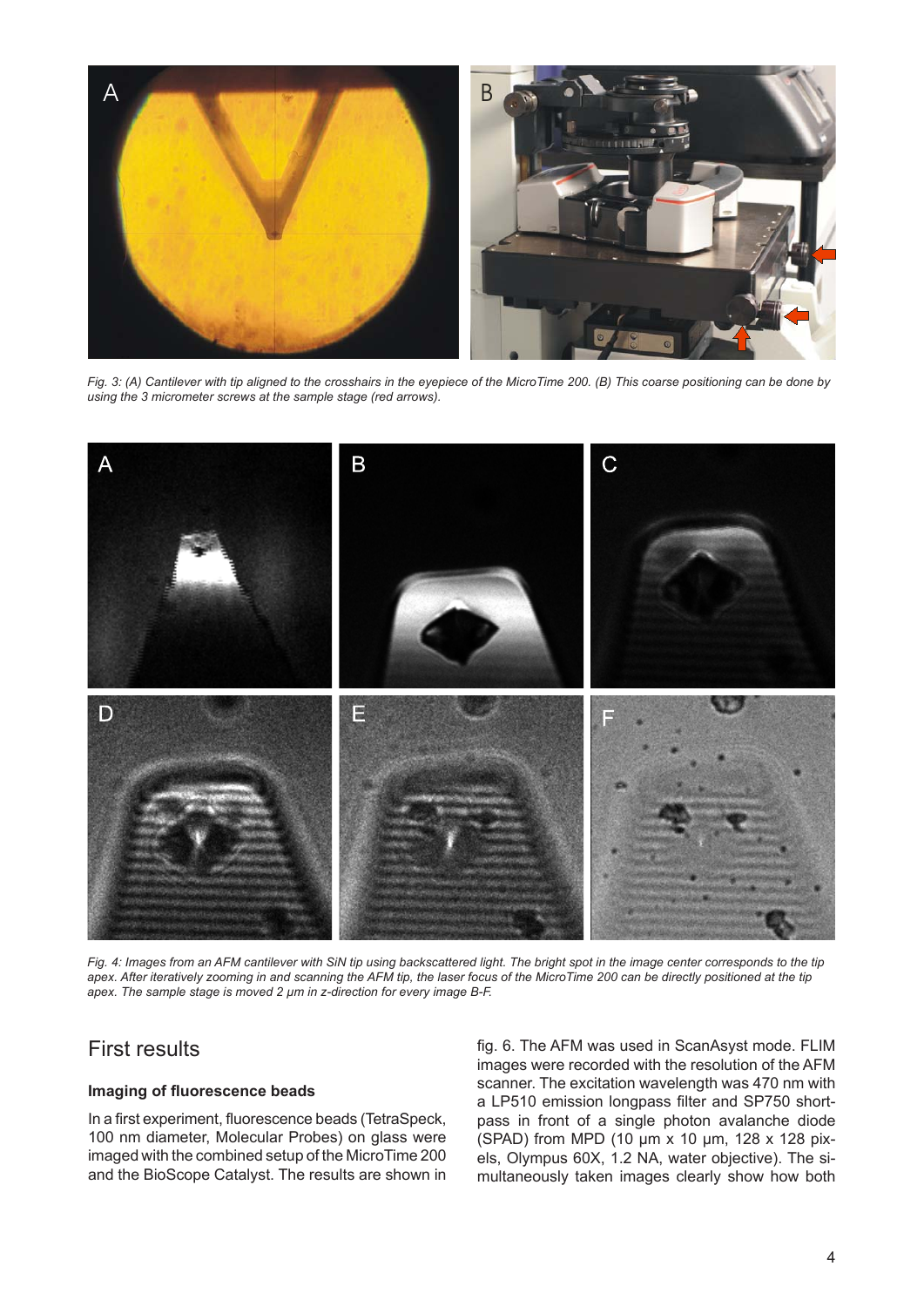

*Fig. 5: Backscatter image of a probe tip with marked tip apex (red cross) which is determined by the shape of the tip base.*

techniques allow to image the beads although not all beads visible in the AFM image also show fluorescence in the FLIM image. Fig. 6C shows a 3D representation of the merged FLIM and AFM height images.

To quantify the achieved overlay in the simultaneous recordings, a series of combined AFM and fluorescence images of one fluorescent bead was acquired. The fluorescence channel of the SPAD was introduced into an auxiliary input of the AFM controller so that the fluorescence intensity was acquired simultaneously with the AFM data by the BioScope Catalyst AFM software. The NanoScope xy drift analysis feature was used to measure drift rates for the AFM itself, as well as for the correlation between the AFM and the optical setup. The maximum drift rate observed for the AFM was 2.8 nm/min. The maximum drift rate observed for combined AFM and fluorescence imag-

ing was 11.5 nm/min. This suggests that the alignment between AFM tip and a diffraction-limited spot at high NA could be held for at least a good fraction of an hour. BioScope Catalyst AFM controller.

#### **Fixed cells**

The Bruker BioScope Catalyst is optimized for biological samples, thus also fixed glioblastoma cells (brain cancer cells) stored in PBS buffer (pH 7.2) were investigated (Sample Courtesy of Celine Heu, FEMTO, Besancon, France). The transfected cells expressed a free diffusible Green Fluorescent Protein (GFP) visible both in the cytoplasm and nucleus. The combined setup of the MicroTime 200 and the BioScope Catalyst makes it possible to examine both cell topography and fluorescence lifetimes of the GFP. The excitation wavelength was 470 nm with a HC520/35 emission bandpass filter and SP750 shortpass in front of a single photon avalanche diode (SPAD) from MPD (100 µm x 100 µm, 512 x 512 pixels, Olympus 60X, 1.2 NA, water objective). Fig. 7A shows the intensity modulated GFP lifetimes in the cells taken by the MicroTime 200. The free GFP shows a homogeneous distribution in all parts of the cells. In Fig. 7B-H the information taken by the BioScope Catalyst in PeakForce QNM mode is displayed. By measuring and analyzing a force curve at every image point, one obtains topography, modulus, adhesion, deformation, and dissipation of the cell. The measurement was made quantitatively by prior spring constant calibration of the AFM cantilever, using the integrated thermal-noise calibration method. Fluorescence intensity (photon counts) was recorded pixel-synchronously with the AFM measurement, by distributing the MicroTime 200's digital APD signal into the Nanoscope-V AFM controller's pulse counting input. All images visualize the investigated cells whereas each image contains a distinct fluorescence or nanomechanical information. The overlay of the images from two instruments is possible by exporting the FLIM image and overlaying it in Bruker's MIRO software.



*Fig. 6: Synchronized acquisition of fluorescence beads measuring both fluorescence lifetime and topography. (A) Intensity modulated FLIM image (B) AFM image and (C) 3D representation of the merged FLIM and AFM height image. Not all beads which are visible in the AFM picture show also fluorescence in the FLIM image. Scalebar 5 µm.*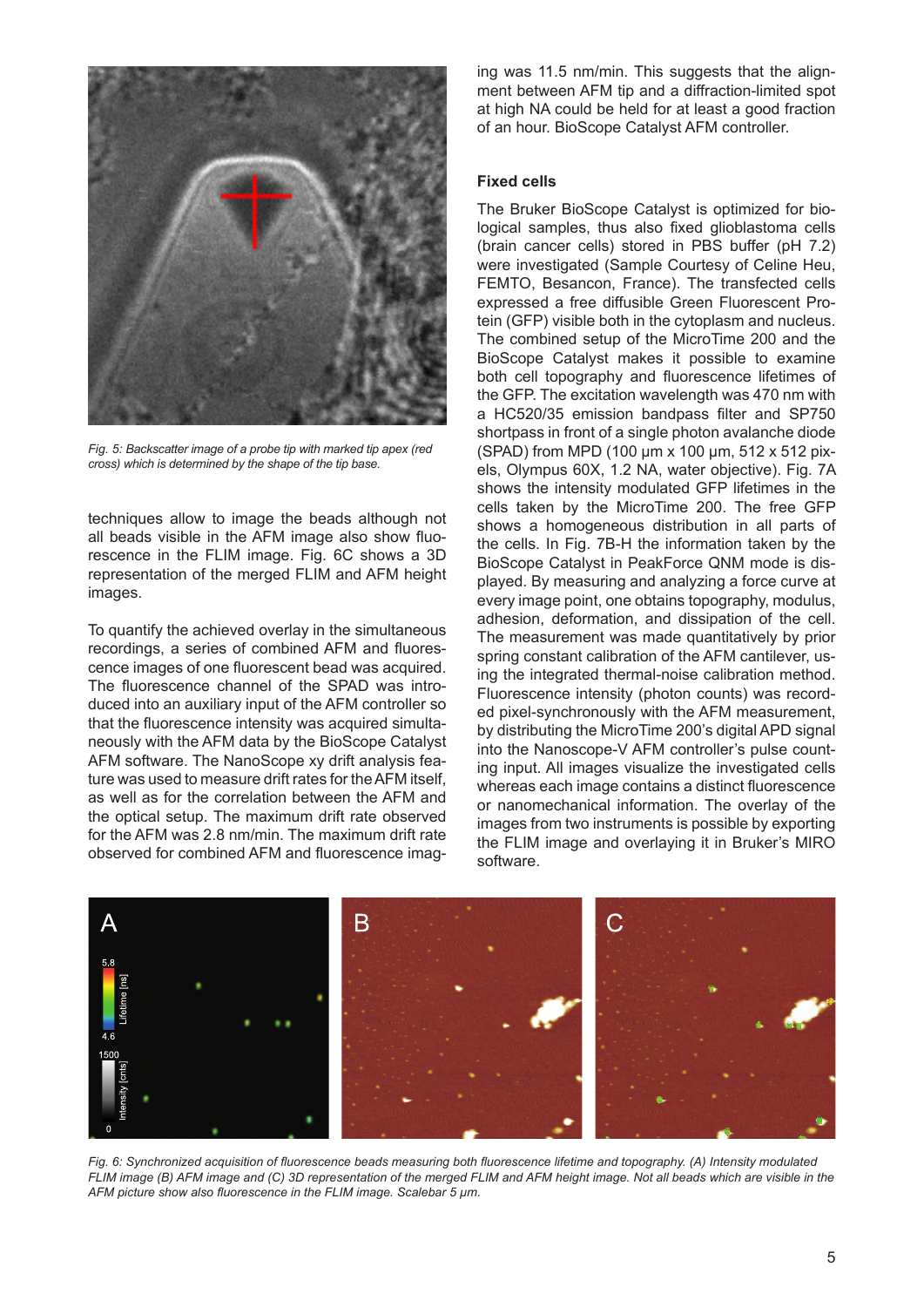

*Fig. 7: Synchronized acquisition of fixed glioblastoma cells expressing GFP using the MicroTime 200 in combination with the BioScope*  Catalyst. (A) Fluorescence lifetime distribution in the cells. (100x100 µm, acquired by MicroTime 200, and aligned using MIRO Soft*ware.) (B-D, F-H) Data taken by the BioScope Catalyst AFM in PeakForce QNM mode, showing topography, and spatially resolved quantitative mechanical cell properties. (E) Photon counts from the MicroTime 200, synchronously recorded by Nanoscope AFM controller.*

Both techniques and instruments, the MicroTime 200 time-resolved fluorescence microscope and Bioscope Catalyst AFM, are routinely used individually for live cell studies, therefore this proof of performance experiment can be fully extended towards combined FLIM and AFM live cell imaging. For long term studies (hours to days) of sensitive eucariotic cells without introducing environmental stresses, combined FLIM-AFM studies can be performed in sterile, CO2-buffered media at physiological temperatures, using the Catalyst Heater Stage and Catalyst Perfusing Stage Incubator (PSI) accessories.

### Summary

The combination of AFM and time-resolved confocal microscopy opens up many new ways of investigation schemes in the characterisations of surfaces on a single molecular level. The presented combination of the PicoQuant MicroTime 200 and the Bruker BioScope Catalyst has been shown to be relatively straightforward without need of larger modifications to the systems. An alignment procedure has been developed and first results demonstrate the capabili-

ties of such a combined setup. Prospective applications are:

- Live cell imaging: Impact of protein changes on cell shape and structure
- High-resolution molecular-scale imaging: Merging of sub-nanometer AFM topographic imaging with optically encoded functionality
- Force and mechanical studies: Investigations of inter- and intramolecular distances using force spectroscopy, nanomanipulation on the single molecule level